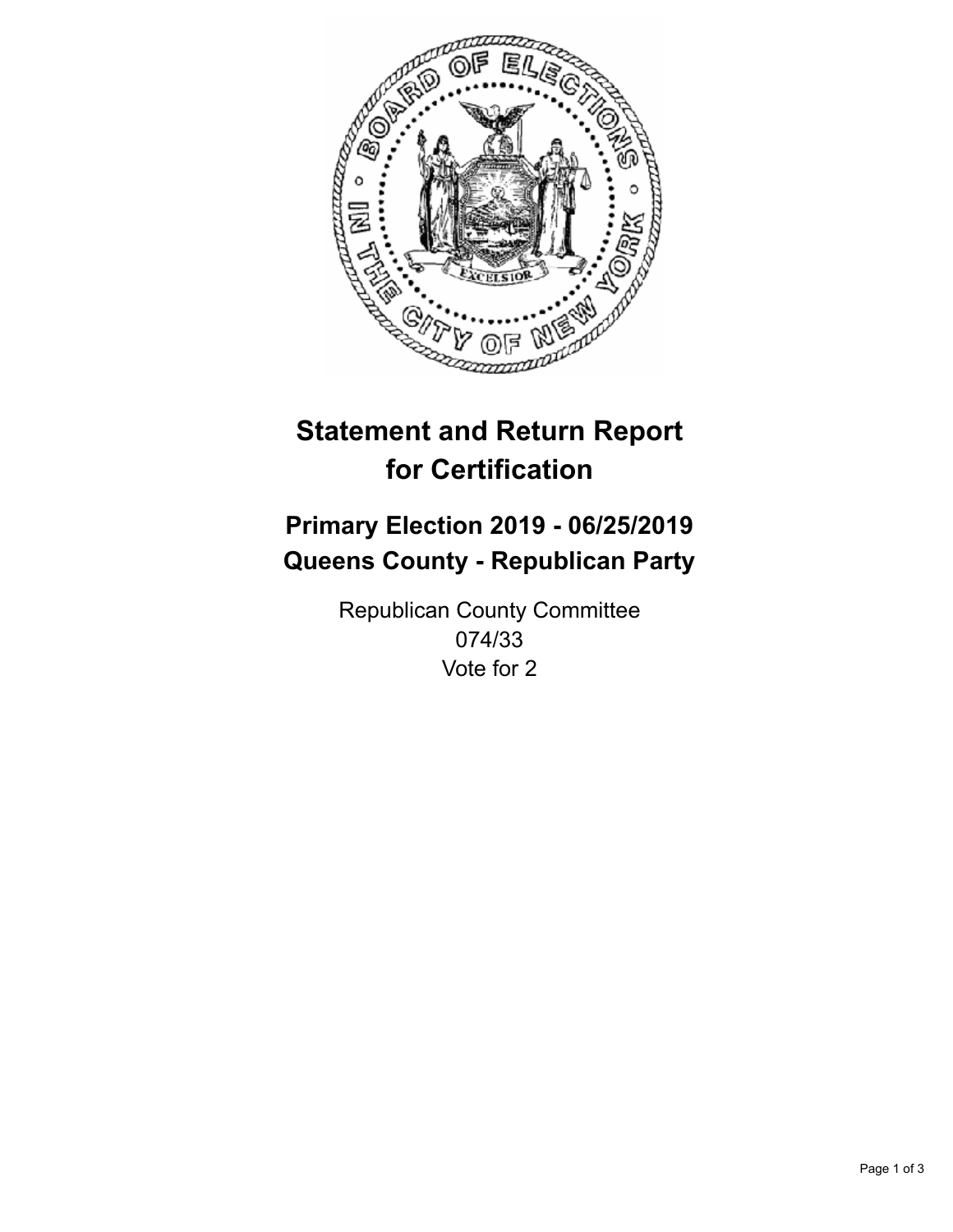

## **Assembly District 33**

| 0 |
|---|
| 0 |
| 0 |
|   |
| 0 |
|   |
| 0 |
|   |
|   |
|   |
|   |